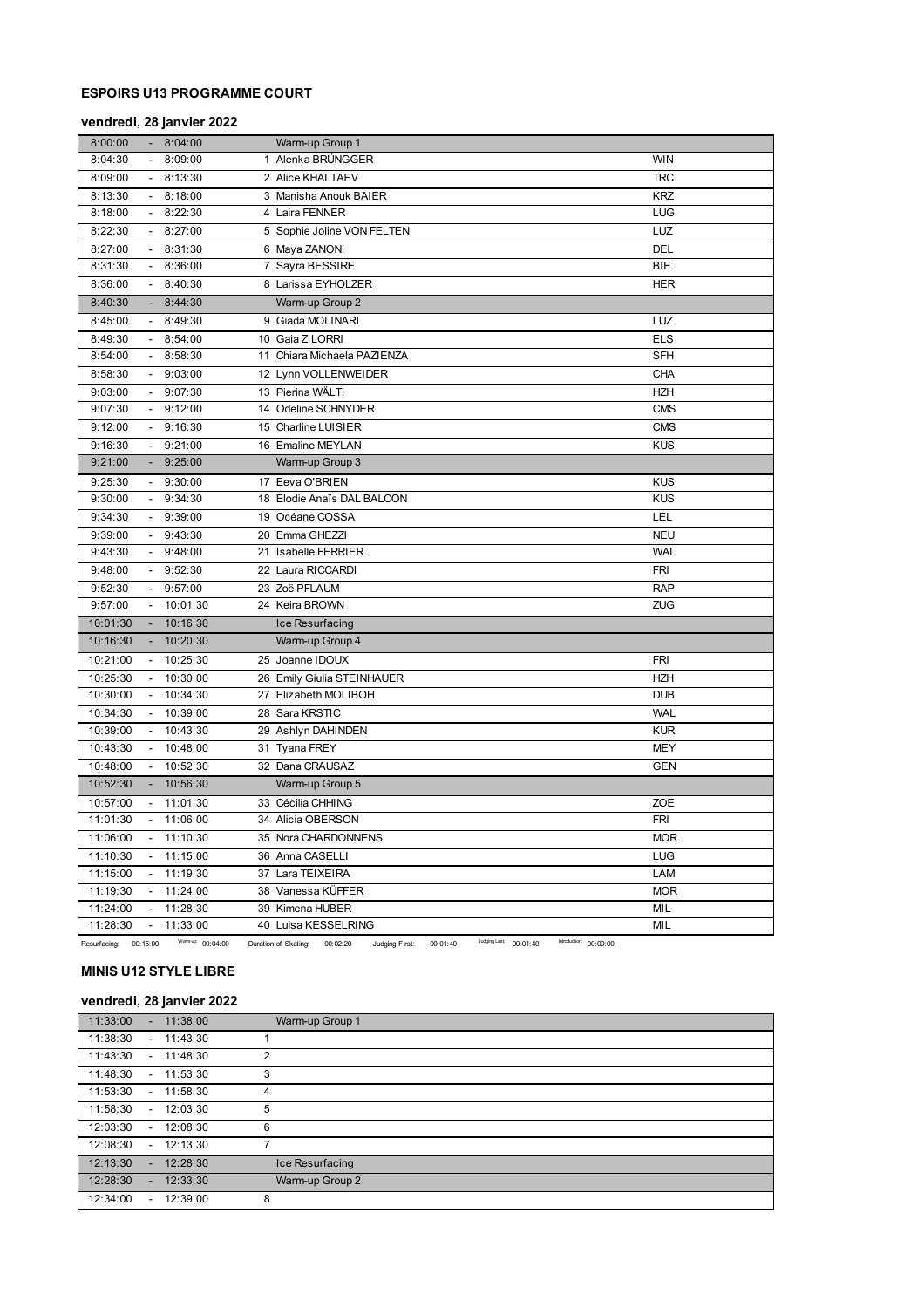| 12:39:00 |                           | 12:44:00     | 9  |                                |
|----------|---------------------------|--------------|----|--------------------------------|
| 12:44:00 |                           | 12:49:00     | 10 |                                |
| 12:49:00 |                           | 12:54:00     | 11 |                                |
| 12:54:00 |                           | 12:59:00     | 12 |                                |
| 12:59:00 | $\frac{1}{2}$             | 13:04:00     | 13 |                                |
| 13:04:00 | $\Box$                    | 13:09:00     | 14 |                                |
| 13:09:00 | ÷                         | 13:14:00     |    | Warm-up Group 3                |
| 13:14:30 | $\overline{\phantom{a}}$  | 13:19:30     | 15 |                                |
| 13:19:30 | $\blacksquare$            | 13:24:30     | 16 |                                |
| 13:24:30 | $\sim$                    | 13:29:30     | 17 |                                |
| 13:29:30 | $\overline{\phantom{a}}$  | 13:34:30     | 18 |                                |
| 13:34:30 | $\overline{\phantom{a}}$  | 13:39:30     | 19 |                                |
| 13:39:30 | $\overline{\phantom{a}}$  | 13:44:30     | 20 |                                |
| 13:44:30 | $\overline{\phantom{a}}$  | 13:49:30     | 21 |                                |
| 13:49:30 |                           | 13:54:30     |    | Warm-up Group 4                |
| 13:55:00 | $\overline{\phantom{a}}$  | 14:00:00     | 22 |                                |
| 14:00:00 | $\overline{\phantom{a}}$  | 14:05:00     | 23 |                                |
| 14:05:00 | $\overline{\phantom{a}}$  | 14:10:00     | 24 |                                |
| 14:10:00 | $\blacksquare$            | 14:15:00     | 25 |                                |
| 14:15:00 | $\sim$                    | 14:20:00     | 26 |                                |
| 14:20:00 |                           | $-14:25:00$  | 27 |                                |
| 14:25:00 |                           | 14:30:00     | 28 |                                |
| 14:30:00 |                           | 14:45:00     |    | Ice Resurfacing                |
| 14:45:00 |                           | 14:50:00     |    | Warm-up Group 5                |
| 14:50:30 |                           | 14:55:30     | 29 |                                |
| 14:55:30 | $\blacksquare$            | 15:00:30     | 30 |                                |
| 15:00:30 | $\sim$                    | 15:05:30     | 31 |                                |
| 15:05:30 | $\mathbb{Z}^{\mathbb{Z}}$ | 15:10:30     | 32 |                                |
| 15:10:30 | $\overline{\phantom{a}}$  | 15:15:30     | 33 |                                |
| 15:15:30 | $\overline{\phantom{a}}$  | 15:20:30     | 34 |                                |
| 15:20:30 | $\overline{\phantom{a}}$  | 15:25:30     | 35 |                                |
| 15:25:30 |                           | 15:30:30     |    | Warm-up Group 6                |
| 15:31:00 | $\overline{\phantom{a}}$  | 15:36:00     | 36 |                                |
| 15:36:00 | $\overline{\phantom{a}}$  | 15:41:00     | 37 |                                |
| 15:41:00 | $\overline{\phantom{a}}$  | 15:46:00     | 38 |                                |
| 15:46:00 |                           | 15:51:00     | 39 |                                |
| 15:51:00 |                           | 15:56:00     | 40 |                                |
| 15:56:00 | $\overline{\phantom{a}}$  | 16:01:00     | 41 |                                |
| 16:01:00 | $\overline{\phantom{a}}$  | 16:06:00     | 42 |                                |
| 16:06:00 | $\overline{\phantom{a}}$  | 16:11:00     | 43 |                                |
| 16:11:00 |                           | 16:16:00     |    | Warm-up Group 7                |
| 16:16:30 | $\overline{\phantom{a}}$  | 16:21:30     | 44 |                                |
| 16:21:30 | $\sim$                    | 16:26:30     | 45 |                                |
| 16:26:30 | $\blacksquare$            | 16:31:30     | 46 |                                |
| 16:31:30 | $\overline{\phantom{a}}$  | 16:36:30     | 47 |                                |
| 16:36:30 | $\overline{\phantom{a}}$  | 16:41:30     | 48 |                                |
| 16:41:30 |                           | 16:46:30     | 49 |                                |
| 16:46:30 |                           | 16:51:30     | 50 |                                |
| 16:51:30 |                           | 16:56:30     | 51 |                                |
| 16:56:30 | $\blacksquare$            | 17:11:30     |    | Ice Resurfacing                |
|          |                           | Warmup: 00.0 |    | Judging Last:<br>Introduction: |

Resurfacing: 00:15:00 Warm-up: 00:05:00 Duration of Skating: 00:03:00 Judging First: 00:01:30 <sup>Judging Last</sup>: 00:01:30 Introduction: 00:00:00

# Printed: 23.01.2022 10:35:20 **ESPOIRS GARÇONS STYLE LIBRE**

# **vendredi, 28 janvier 2022**

| 17:11:30<br>$-17:16:30$ | Warm-up Group 1 |  |
|-------------------------|-----------------|--|
| 17:17:00<br>$-17:22:00$ |                 |  |
| 17:22:00<br>$-17:27:00$ | $\mathcal{P}$   |  |
| 17:27:00<br>$-17:32:00$ | 3               |  |
| 17:32:00<br>$-17:37:00$ | 4               |  |
| 17:37:00<br>$-17:42:00$ | Warm-up Group 2 |  |
| 17:42:30<br>$-17:47:30$ | 5               |  |
| 17:47:30<br>$-17:52:30$ | 6               |  |
| 17:52:30<br>$-17:57:30$ |                 |  |